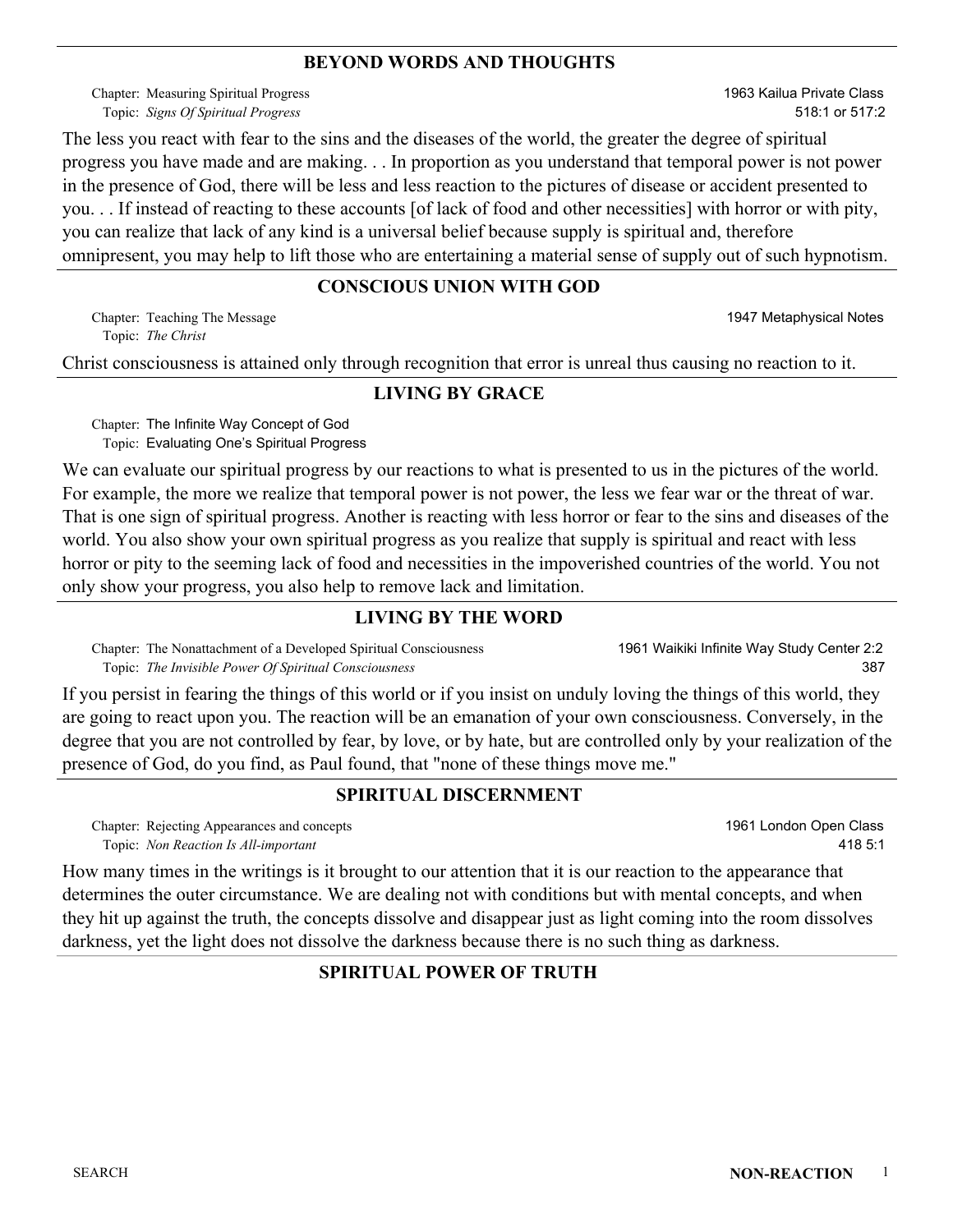Chapter: Not Good OR Evil Topic:

We are responsible for our *concept* of [others], and we should say, "I don't care whether you are well or sick, good or bad; I am relying on your Christhood." In that moment you have killed off yourself, that which feels a personal responsibility, a sense of joy or sorrow . You have killed that off the moment you no longer have a personal reaction of sorrow toward the subnormal, and a reaction of good toward the supernormal. "I disregard both of those in the realization of your spiritual Selfhood, and it Is perfect, it Is intact, it Is complete!" Abide in that, rather than take a human being and change them.

Now the difficulty is that when someone calls up and asks for help, instinctively you know that the condition is evil and you want to do something about making it good, whether declaring or meditating or getting in touch with the Spirit. No matter what it is, your first reaction is "Oh! here is a condition, an evil!" That is where you have to start dying daily, because you can't react that way. You can't call it good or evil; and even when they say they feel better, you can't call it good. You are still standing on the fact of Infinite Spirit, God never changing.

Chapter: Your True identity Topic:

Our work is to free ourselves from universal claims. I know that you do understand this, but I give it to you because you will have an occasion, every single day of your life, to remember what I am saying to you. The temptation, in our work, is to try to improve the human scene: We see a sick person and our first normal reaction is to want to see them well. We see an unemployed person and the very first thought is how we can bring about employment. We see a poor person and the first thing that comes to us is how to bring supply to them. We see an unhappy person and our first thought is how to bring happiness it. . . Never, unto the end of your days on earth, will you overcome the automatic, unconscious temptation, at least once in a while while giving treatment, to change the appearance into its opposite.

## **THE 1954 INFINITE WAY LETTERS**

Chapter: The Great Secret Topic:

What difference could it make if we had only one dollar in our pocket, unless we entertained a fear of lack? Would the conflict be because of the outer circumstance, or because of our reaction to it? The outer circumstance can never be changed by a continuance of the inner fear, but once we can see that the circumstance or condition or lack in the outer realm is not a power, and is not something that must be fought against but is something to be resolved within our own consciousness, we can settle back into a state of nonresistance. You might feel that this is ignoring or running away from the problem, but it is not: it is the only permanent and spiritual way in which the problem can be resolved and overcome.

## **THE ART OF MEDITATION**

Chapter: Meditation: The Practice **and School Chapter: 1956 1956** *The Difficulties* Topic:

Many times in meditation we attain a sense of peace of harmony–the realization of the presence of the Christ. These are inspiring experiences, but we must be willing to give up even that deep peace and rise to the next higher level of consciousness in which the attaining of that peace is of no significance or importance whatsoever. Having realized the everpresence of the Christ, is it necessary to have any kind of an emotional reaction?

## **THE INFINITE WAY LETTERS 1956**